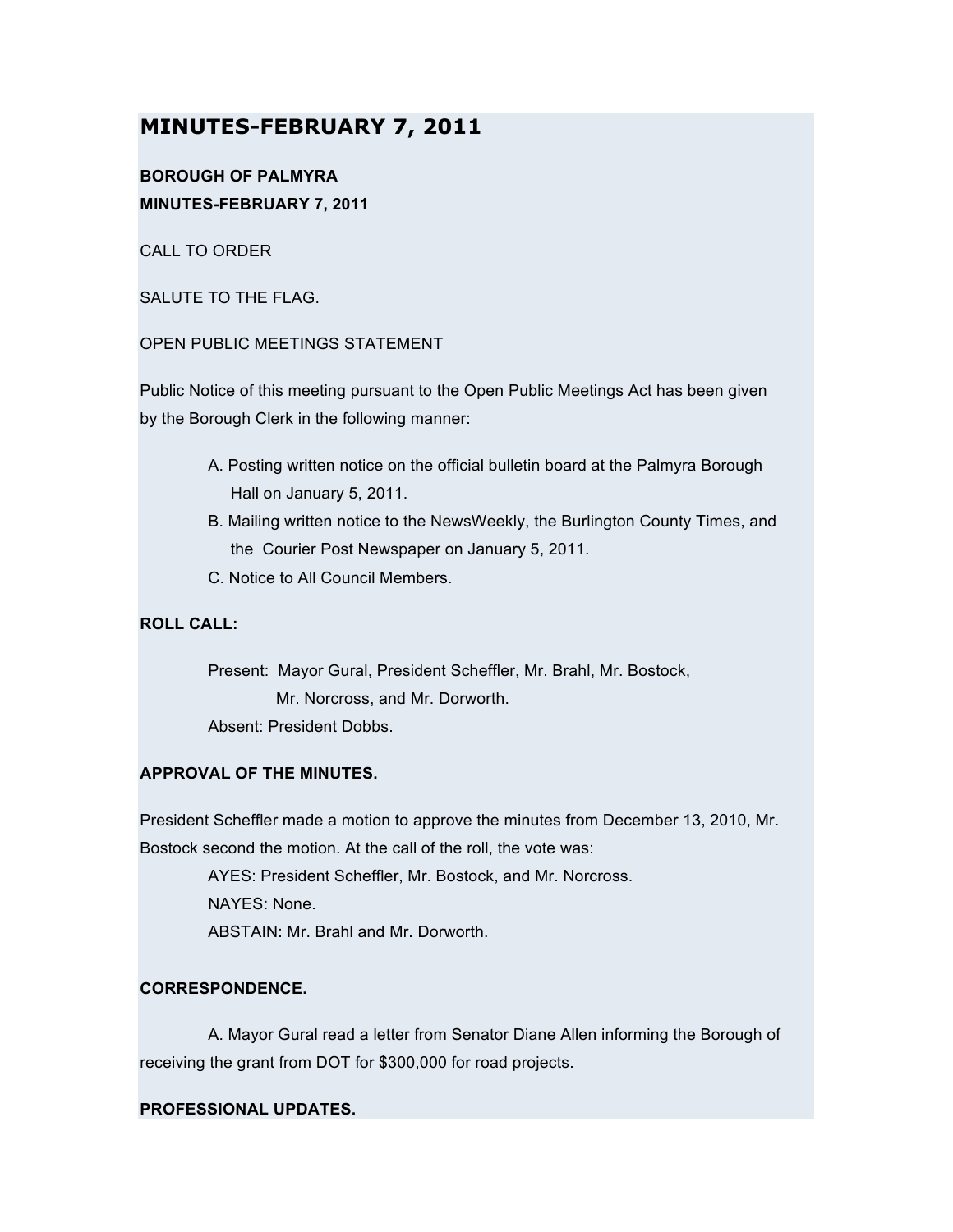A. **Community center**-furniture. Mayor Gural discussed that some members of council tour the community center today and reviewed the furniture and prices. Mr. Brahl explained that a few of the items can wait until a later time for purchase which is a savings of about \$10,000 for a total of \$29,000. Mayor Gural requested that a resolution be passed for the purchase of the furniture not to exceed \$30,000.

**Resolution 2011-33**, Resolution Awarding To Fixtures Furniture For Furnishings For The Community Center. Mr. Brahl made a motion to approve the resolution, President Scheffler second the motion. At the call of the roll, the vote was:

> AYES: President Scheffler, Mr. Brahl, Mr. Bostock, Mr. Norcross, and Mr. Dorworth.

#### NAYES: None.

Mr. Bostock requested that Mr. Fox contacted Mr. Mike Budden at the school about art work that the students have done for the center. Mr. Fox explained that there will be special hangers on the walls so that the art work can be interchanged without placing nails into the wall.

B. **Bombi Petroleum Bond**-Mr. Rosenberg reported that Mr. Fox and he had discussed this issue and the need for a maintenance guarantee. Mr. Fox explained that there is no need for additional work and that the improvements are complete. Mr. Rosenberg explained that council does not have to require the maintenance bond and that if no action is taken the bond will expire. Mayor Gural discussed that the Land Use Board has approved the site and that there are no issues to address.

C. **Security System**- Mr. Fox informed council that there needs to be a change order approved for the security system at the community center. The system will record on to a DVD and is wireless. The monitor is in the center and also one in the police department. Mr. Norcross explained the police are using one of their own computers as a monitor.

**Resolution 2011-34**, Resolution Approving A Change Order For Community Center. Mr. Bostock made a motion to approve the change order, Mr. Norcross second the motion. At the call of the roll, the vote was:

AYES: President Scheffler, Mr. Brahl, Mr. Bostock, Mr. Norcross,

and Mr. Dorworth.

NAYES: None.

Mr. Bostock inquired about the lights at the tennis walkway and that they are always on. Mr. Fox explained that Command Company has contacted their electrician and that it seems to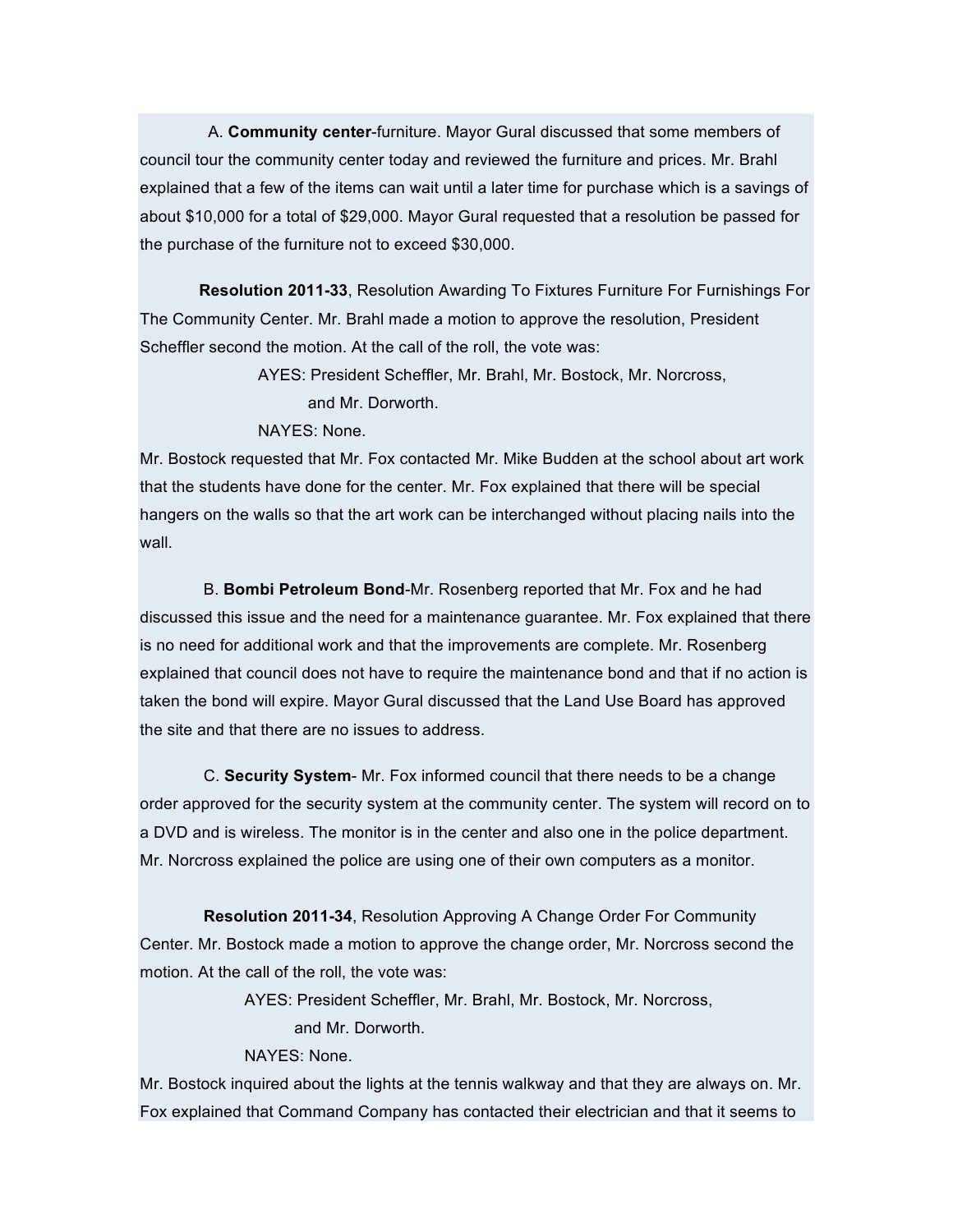be a problem with the sensors. Mayor Gural inquired if there is still a performance bond in place for the work. Mr. Fox replied that all work will be corrected and reviewed before the bond expires. Mr. Fox inquired about the vacating of Hill Street and where the project stands. Mayor Gural replied that council gave the neighbors an opportunity to come up with a solution and that most wanted to split it down the middle, but a few want to put up fences. Mr. Rosenberg explained that the owners would have to have a cross easement so that they would have access to their land. Mayor Gural requested that the matter be kept on the agenda.

### **NEW BUSINESS:**

A. **Mayer Law Group**-Carl Mayer-discussion with telephone bills. Mayor Gural requested that this be discussed in executive under contract negotiations.

B. **Call to Service Summit**. Mayor Gural discussed that he has been having conversation with Ms. Koubiadis about holding a meeting on April 13th to alert residents about volunteering for various boards and events in the Borough.

C. **Resolution 2011-31,** Resolution Appointing Tracy Kilmer As Acting Zoning Official. President Scheffler made a motion to approve the resolution, Mr. Dorworth second the motion. All members voted in favor of the resolution.

D. **Resolution 2011-32**, Resolution Awarding Contract To Fillit For 2010 Leave Removal. Mr. Norcross made a motion to approve the resolution, President Scheffler second the motion. At the call of the roll, the vote was:

> AYES: President Scheffler, Mr. Bostock, Mr. Norcross, and Mr. Dorworth. NAYES: None. ABSTAIN: Mr. Brahl.

E. **Mayor's Appointment of Chairman and Vice-Chairman of EDC**. Mayor Gural recommended the appointment of Bridget Elmes as Chairman of the EDC and Loretta Kelly as Vice-Chairman. Resolution 2011-35, Resolution Authorizing The Appointment Of Chairman and Vice-Chairman To The EDC. Mr. Norcross made a motion to approve the resolution, Mr. Bostock second the motion. All members present voted in favor of the motion.

### **DISCUSSION ITEMS**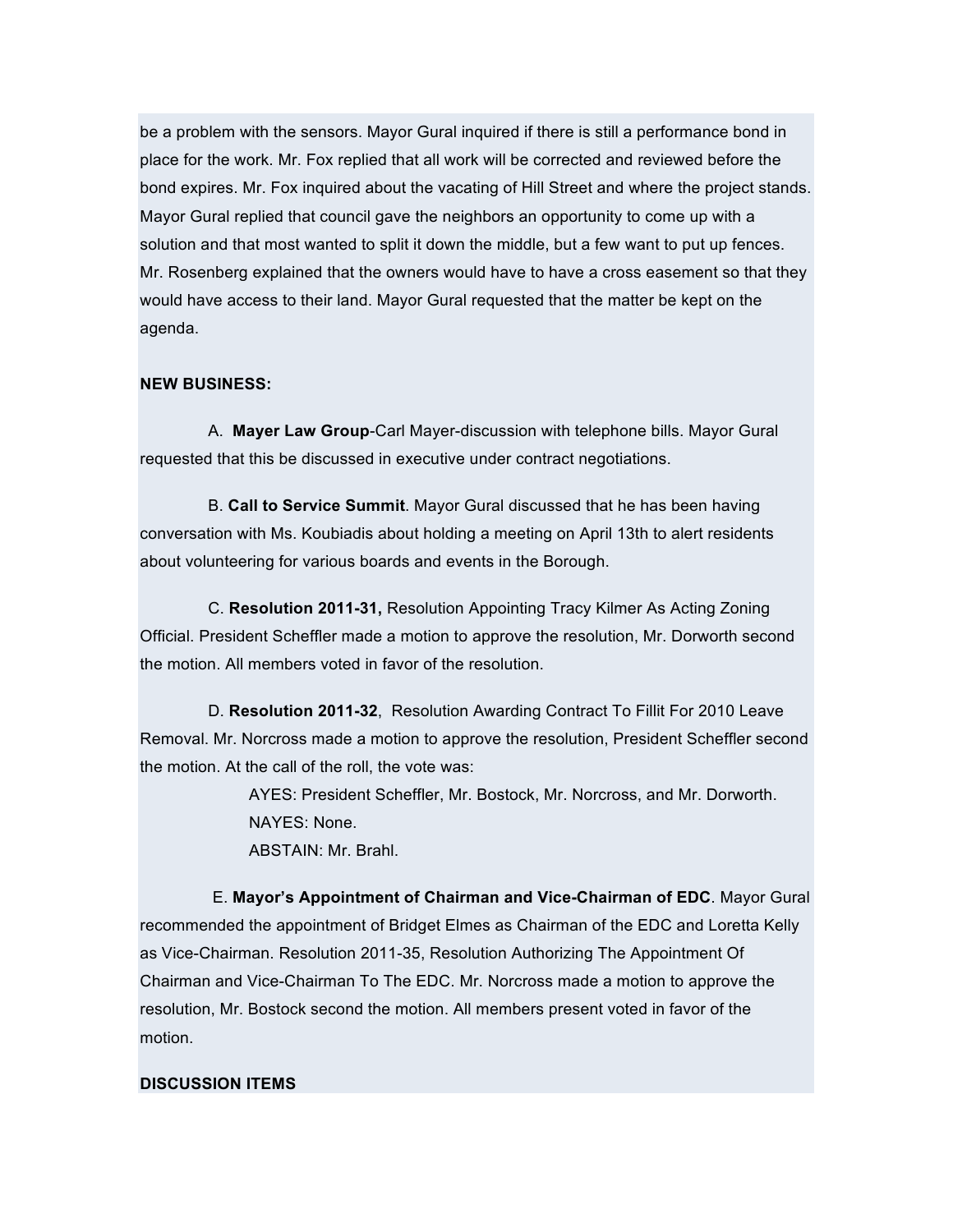A. Discussion on Tax Assessor applications. Mayor Gural discussed that each Municipality has to have an assessor. The council has received resumes and will be interviewing in the next few weeks.

B. Discussion on payroll clerk. Hold on agenda.

C. Review of amendments to snow ordinance. Mr. Bostock discussed that many sidewalks are not shoveled and that the current penalty is \$5.00 and needs to be increase so that residents will shovel their walks. Mrs. Kilmer informed council that she had contacted other towns and requested a copy of their ordinance. Mr. Bostock suggested increasing the fine to \$100.00. Mr. Brahl inquired as to long a resident will have to clear their sidewalks after the snow stops and recommended 12 hours after the storm. President Scheffler recommended a \$200.00 fine. Mr. Rosenberg explained that the fine can also be left up to the Judge for a court appearance. Mr. Rosenberg will prepare an ordinance for the introduction for the next meeting. Mr. Bostock discussed that the fine could be \$100 for first offense and \$200.00 for second offense.

D. Discussion on sign ordinance. Mrs. Kilmer explained that the request for the ordinance came from the Land Use Board and that Ms. Beccia from Environmental Resolutions worked on the ordinance for the board. Mr. Rosenberg will review the ordinance and place it in the correct form for the next meeting.

E. Discussion on Drop Box for Construction Office. Mr. Bostock explained that due to Mrs. Kilmer's change of hours in the construction office that a drop box was recommended for applications and it could also be used for tax bills and court payments. The price of the box is \$370.00. Mayor Gural discussed that it is a good idea and inquired if the box would be large enough to handle the plans for the Land Use Board. Mrs. Kilmer explained that it would be large enough to hold extra envelopes and that it would be locate outside for after hours. Mr. Norcross recommended placing the box off to the side and securing it with a footing. Mr. Bostock made a motion to authorize the purchase of the drop box, Mr. Norcross second the motion. All members present voted in favor of the motion.

F. Discussion on trailer ordinance. Mr. Norcross discussed that this ordinance would help with the snow removal and that the borough is overrun with trailers parked on the street. Chief Pearlman would like to see a time frame placed in the ordinance so that contractors can park during the day for jobs. Mr. Norcross recommended that the ordinance read no trailers between 9pm to 7am. President Scheffler inquired if this ordinance would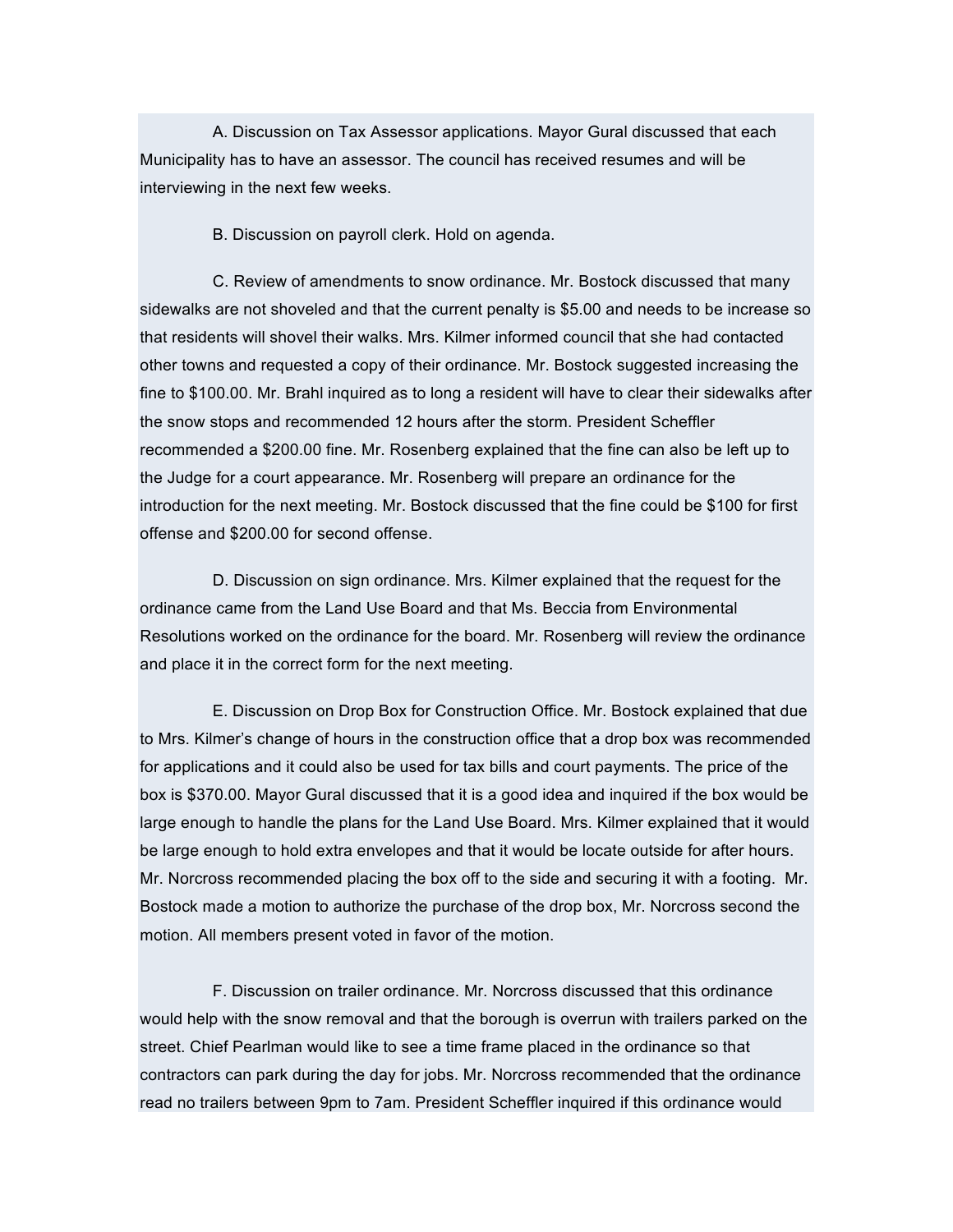apply to the storage pods also. Mayor Gural requested that the ordinance be placed on the agenda for the next meeting.

- G. Discussion on Borough owned lots. Hold for next month.
- H. Discussion on vacating Hill Street. Hold for next month.
- I. Sidewalk repair ordinance. Remove from agenda.
- J. Four day work week. Remove from agenda.

Mr. Norcross discussed that he would like to have the camera truck that was bought in 2002 listed for sale. The truck is sitting in the garage and that he has requested that the sewer engineer provide a value for the truck. The vehicle is no longer needed as the service is provided by the county. Mayor Gural requested that an ordinance be prepared to remove the vehicle from surplus and make it available for sale.

#### **PUBLIC COMMENT.**

President Scheffler made a motion to open the public section, Mr. Norcross second the motion. All members present voted in favor of the motion. Mr. Bostock-Memorial Avenue had complained about the snow removal and that it was a horrible job this year. Mr. Bostock recommended talking to Marva Jones and the other organizations about what furnishings are needed for the community center. Mayor Gural explained that council is discussing chairs and some standards tables, nothing specialized. Mr. Bostock explained that as a former owner of a recreational trailer he always parked in the driveway and that parking the vehicles on the street is a hazardous. Mr. Dorworth made a motion to close the public comment, Mr. Norcross second the motion. All members present voted in favor of the motion.

#### **CLOSED SESSION.**

**Resolution 2011- 36**, Resolution Excluding the Public From Certain Meetings Pursuant To Section 8 Of the Open Public Meeting Act C. 231 P. L. 1975. Mr. Norcross made a motion to go into closed session for the discussion of contracts and personnel, Mr. Bostock second the motion. At the call of the roll, the vote was:

> AYES: President Scheffler, Mr. Brahl, Mr. Bostock, Mr. Norcross, and Mr. Dorworth.